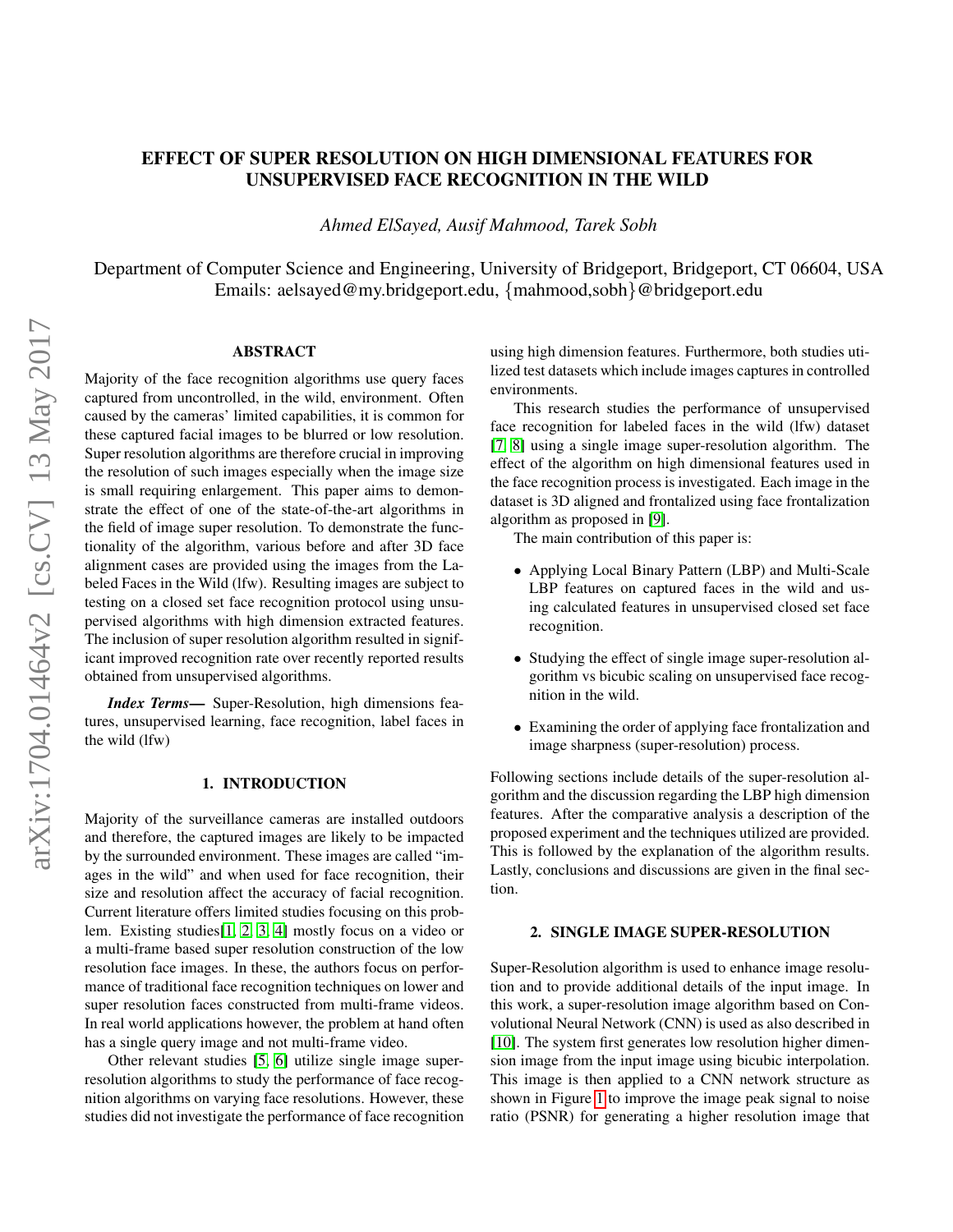should be close to the original image in quality. The utilization of CNN makes the proposed algorithm superior to other similar SR techniques that generate mapping from low to high resolution images due to its simplicity and the resulting higher PSNR compared to other approaches.



<span id="page-1-0"></span>Fig. 1. Super-Resolution using Convolutional Neural Network (SRCNN) algorithm used in the paper

#### 3. HIGH DIMENSIONAL FEATURES

Unsupervised face recognition found a recent interest due to the capability of handling unlabeled faces, especially in closed datasets as in [\[11,](#page-4-9) [12,](#page-4-10) [13\]](#page-4-11). The research on high dimensional features has provided remarkable results in face recognition and verification, particularly with supervised learning as in [\[14,](#page-4-12) [15\]](#page-4-13). These features however have not been sufficiently explored using unsupervised techniques. This section demonstrates the utilization of one of those features using unsupervised metric for closed set protocol on the lfw dataset.

In [\[11\]](#page-4-9) LBP features have provided remarkable unsupervised face recognition outcomes for faces in controlled environment. Therefore, the same Chi square metric given in equation [1](#page-1-1) is used in the testing of the extracted features from the lfw dataset.

<span id="page-1-1"></span>
$$
\chi^{2}\left(X,Y\right) = \sum_{i,j} \frac{\left(x_{i,j} - y_{i,j}\right)^{2}}{x_{i,j} + y_{i,j}},\tag{1}
$$

where,  $X$  and  $Y$  are the histograms to be compared, i and  $\dot{\gamma}$  are the indices of the *i*-th bin in histogram corresponding to the j-th local region.

In this test, three types of LBP features are demonstrated. The first one is the regular uniform LBP features extracted from frontalized faces by dividing the 90x90 face into 10x10 blocks, each being 9x9 pixels. Following this  $(8,2)$   $(LBP_{8,2}^{u2})$ neighborhoods are calculated for each block as in [\[11\]](#page-4-9), The histograms of all blocks are then concatenated together to form a single vector representation for the face image to be used in equation [1.](#page-1-1) The output vector of this calculation will be 5900 in length.

The second type of LBP is a Multi-Scale representation. The frontalized face is scaled down 5 times, and for each scale the image is divided to 10x10 blocks 9x9 pixels each as shown in Figure [2](#page-1-2) a. The  $LBP_{8,2}^{u2}$  histogram is then calculated again for each block at each scale and all histograms are concatenated together to form a vector representation for the face with a length of 12980.

The final LBP type is the HighDimLBP introduced in [\[14\]](#page-4-12), where the faces are not frontalized but instead an accurate landmarks detection technique is used to obtain facial landmarks. Then for each landmark in the 300x300 image a grid of 40x40 centered at each landmark point is constructed and  $LBP_{8,2}^{u2}$  is calculated over each 10x10 pixels block as shown in Figure [2](#page-1-2) b. Following this, all histograms from all blocks for all landmark points on the 5 different scales are concatenated together to form a vector representation of the face image. The length of this vector for one image is 127440which is significantly long and computationally expensive. Therefore, in some cases, the size is reduced to 400 using the principle component analysis (PCA) to improve the computational performance. Similar approach has also been used used in [\[15,](#page-4-13) [14\]](#page-4-12).

A comparison is made between these three types to obtain the best technique in the proposed experiments. The next section details the experiment results.



<span id="page-1-2"></span>Fig. 2. Two high dimensional LBP features a)Multi-Scale LBP b)HighDimLBP [\[14\]](#page-4-12).

#### 4. EXPERIMENT DESCRIPTION

This paper proposes two experiments to examine the effect of image super-resolution and the order of applying it with frontalization to unsupervised face recognition process based on the features described in section 3. These two experiments are detailed in the following:

- 1. Apply face frontalization first. The work flow of this experiment is depicted in Figure [3](#page-2-0) a, and can described as in the following:
	- (a) Detect and frontalize face from the original sized image (250x250 in this case).
	- (b) Scale down the face image by scale of 3, To assuming the case of detecting face at that size (if the frontalized face image size is 90x90 the resulting image size will be 30x30, an appropriate size for face detection techniques<sup>[1](#page-1-3)</sup>).

<span id="page-1-3"></span><sup>&</sup>lt;sup>1</sup>Minimum detection size of Haar Cascade classifier for face detection is 24x24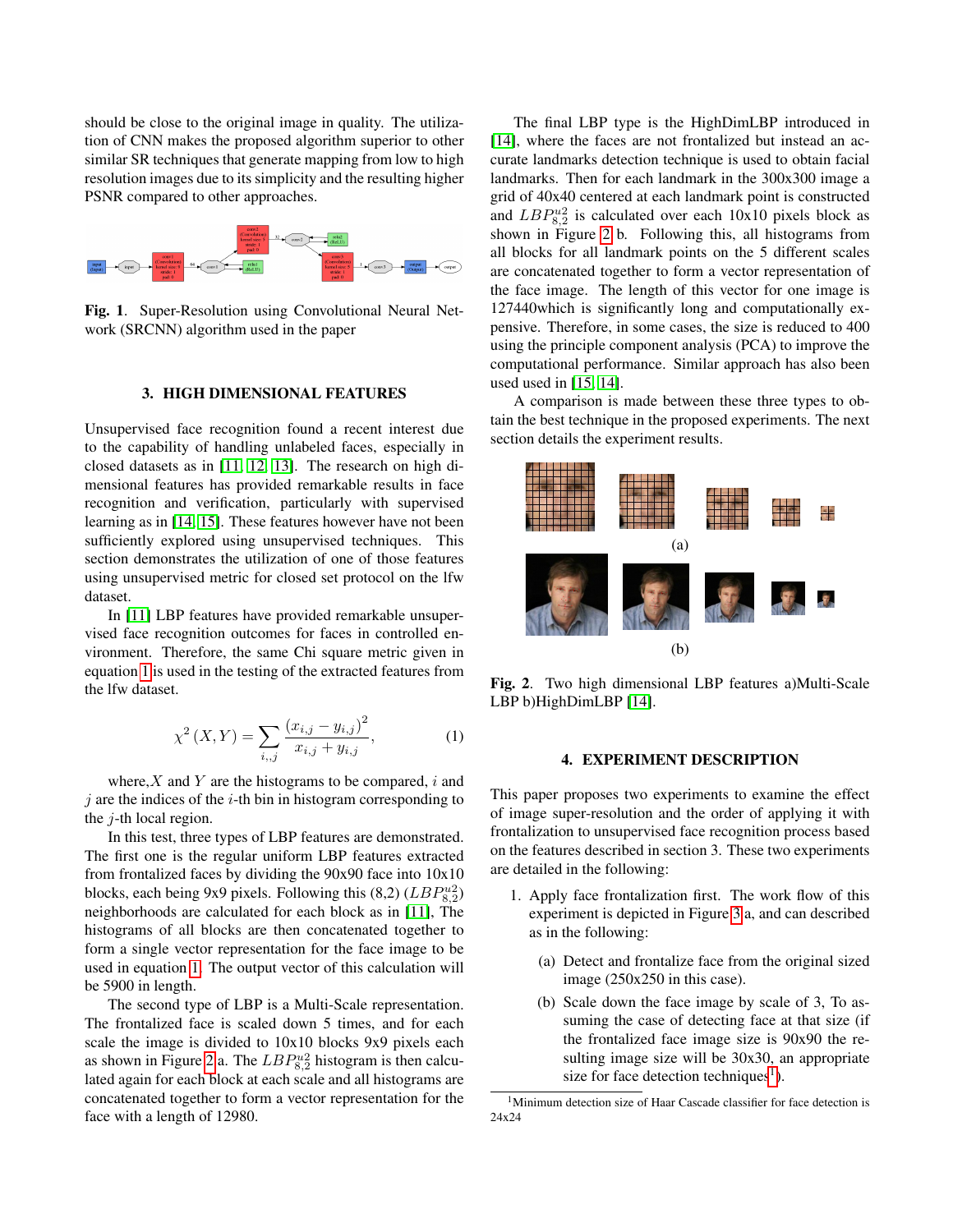|                       | Rank 1 rate $(\%)$ |
|-----------------------|--------------------|
| LBP.                  | 25.09              |
| Multi-Scale LBP       | 26.51              |
| HighDimLBP            | 26.30              |
| $HighDimLBP+PCA [15]$ | 16.50              |

<span id="page-2-4"></span>Table 1. Average rank 1 recognition rate using different features.

- (c) Scale up the face image again by scale of 3 using bicubic technique.
- (d) Apply the SRCNN algorithm to the scaled face to generate a super-resolution version.
- (e) Extract uniform local binary pattern (LBP) features from the SR-image by dividing it into 10x10 blocks and concatenating the histograms of all blocks together. This step is applied on both bicubic and super-resolution scaled faces to compare the performance of the recognition process.
- (f) For Multi-Scale LBP the face image is scaled down for five scales as shown in Figure [2](#page-1-2) a. The histograms of all blocks and scales are concatenated together. This step will be reapplied on both bicubic and super-resolution scaled faces to compare the performance of the recognition process.
- (g) Calculate  $\chi^2$ distances between the extracted features to obtain the minimum distances between the query images and the prob ones using equation 1.
- 2. Process face images prior to frontalization. The work flow of this experiment is as shown in Figure [3](#page-2-0) b, and can described in the following steps::
	- (a) Scale down the face image by scale of 3.
	- (b) Scale up the face image again by scale of 3 using bicubic technique.
	- (c) Apply the SRCNN algorithm to the scaled image to generate a super-resolution version.
	- (d) Extract frontalized faces from both bicubic images and super-resolution ones for performance comparison.
	- (e) Calculate features and distances as described in steps e to g in experiment 1.

### 5. RESULTS

The proposed comparison and experiments have been tested on the Labeled Faces in the Wild (lfw) dataset [\[7,](#page-4-5) [8\]](#page-4-6) using closed set face recognition protocol proposed in [\[15\]](#page-4-13). In this



<span id="page-2-0"></span>Fig. 3. Proposed experiments a)Frontalization first b)Scaling and SR first.



<span id="page-2-3"></span>Fig. 4. Average percentage recognition rate for 3 different LBP features.

protocol, 10 groups are extracted from the entire dataset, each group having two sets; gallery and genuine prob. Both the gallery and prob sets included images of 1000 different persons. Each gallery set contains 1000 images, one image per person, with the size of the prob set varying from one group to another with an average of 4500 images for the same 1000 persons in the gallery set. The recognition rates calculated in this paper represent the average recognition rates over the all 10 protocol groups.

In this work the faces are detected using Histograms of oriented Gradients (HoG) algorithm proposed in [\[16\]](#page-4-14)using python. For each detected face, an algorithm for landmarks detection based on regression tree is then used for face land-marks detection as in [\[17\]](#page-4-15) using python<sup>[2](#page-2-1)</sup>. Experiment 2 included some cases where the HoG based face detection algorithm failed to detected faces due to the effect of image scaling. Therefore, an alternative backup face detection algorithm which is based on Adaboost Haar Cascade [\[18,](#page-4-16) [19\]](#page-4-17) is used in cases where no faces were detected in the image<sup>[3](#page-2-2)</sup>.

<span id="page-2-2"></span><span id="page-2-1"></span><sup>2</sup>Python wrapper for dlib and OpenCV libraries

<sup>3</sup>Adaboost Haar Cascade classifier is known to have higher face detection rate but with large number of false positives [\[19,](#page-4-17) [18\]](#page-4-16)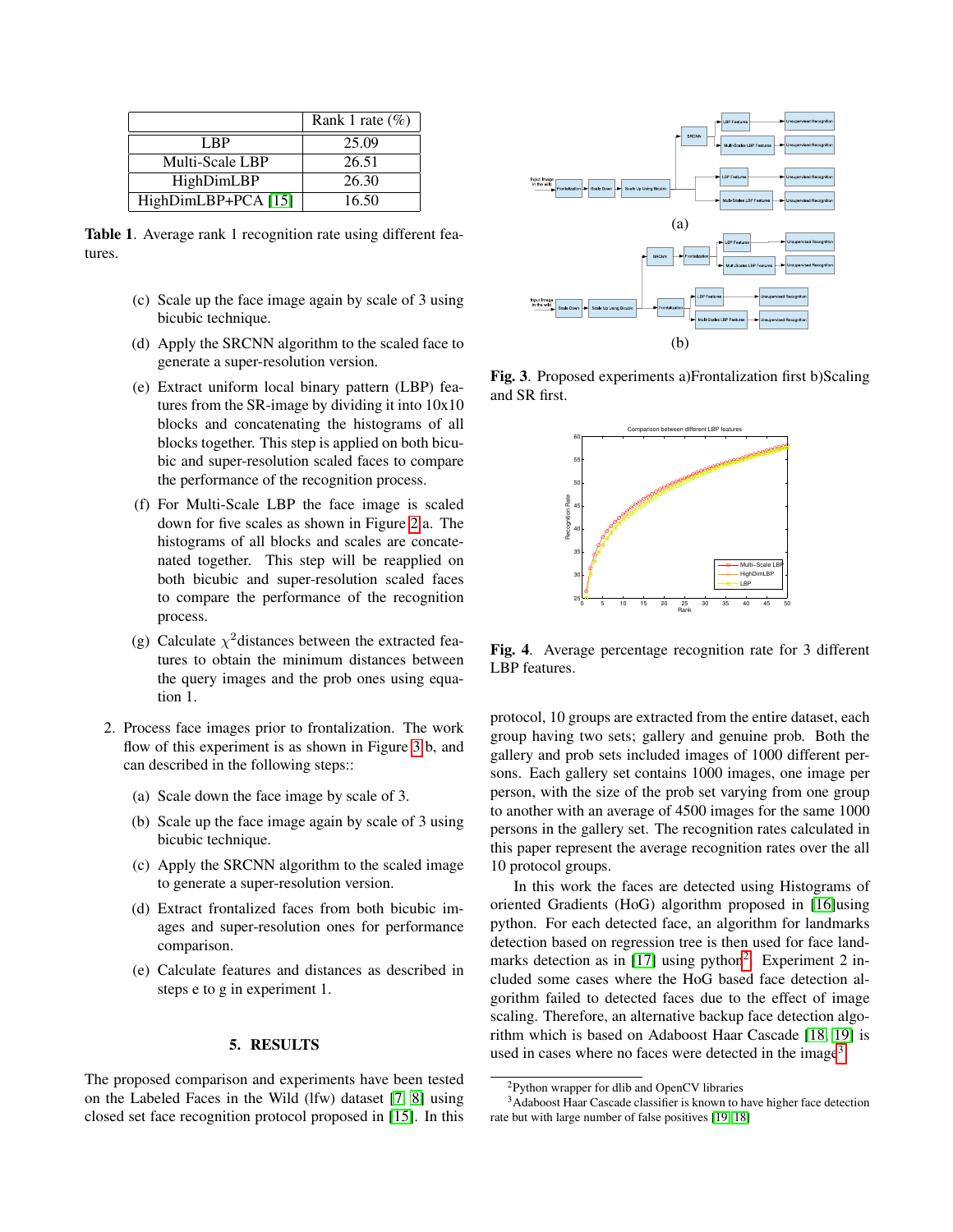|                               | LBP   | Multi-Scale LBP |
|-------------------------------|-------|-----------------|
| $1$ fw $3D$                   | 25.09 | 26.51           |
| lfw3D SR 3 channels           | 24.09 | 24.93           |
| lfw3D bicubic 3 channels      | 23.99 | 24.38           |
| If w SR 3 channels orig.      | 22.65 | 24.22           |
| If w bicubic 3 channels orig. | 22.46 | 24.04           |

Table 2. Average rank 1 recognition rate of all cases in the experiments.

First, a comparison between the three different types of LBP features has been applied to this dataset and Chi square metric has been used as an unsupervised face recognition metric. As shown in figure [4](#page-2-3) the Multi-Scale LBP features outperform other LBP types, especially the method of using High-DimLBP+PCA listed in [\[15\]](#page-4-13). However, as shown in table [1](#page-2-4) both Multi-Scale LBP and HighDimLBP with Chi square distance have close recognition rates. It should also be noted that the computation time of Chi square distance for HighDimLBP is significantly high compared to other LBP types due to the length of the vector representation.

For the two experiments, the super-resolution based on convolutional neural network (SRCNN) algorithm is implemented using Caffe library and tested using Matlab. But, instead of applying SR algorithm on the y component only of the ycbcr domain (because it is the one with the high frequencies), in this test the SR algorithm is applied on the three channels of the RGB domain to enhance both the edges and colors of the estimated pixels by the bicubic scaling.

For the protocol used, the faces are first frontalized as in [\[9\]](#page-4-7) and an unsupervised face recognition based on LBP and Multi-Scale LBP features is utilized to create a baseline for comparison. The results of proposed experiments are marked as lfw3D in the tables and figures. The results of experiment 1 of the bicubic scaling is marked as lfw3D bicubic 3 channels where as for the super-resolution version they are called lfw3D SR 3 channels. Experiment 2 results of bicubic scaling are marked as lfw bicubic 3 channels original cropped where as the super-resolution version is marked as lfw SR 3 channels original cropped.

As shown in figure [5,](#page-3-1) the super-resolution algorithm enhances the recognition rates for both LBP and Multi-Scale LBP features over bicubic scaled version in both experiments. However, both are still lower than the baseline recognition rate. Moreover, the recognition rate of experiment 1 is superior to the one collected from experiment 2. This is significant since it indicates that applying face frontalization prior to scaling and sharpening process provides better results than scaling all the images up and frontalizing the detected face. It can also be observed that Multi-Scale LBP performs better in both experiments and outperforms all other features used in the presented unsupervised test.



<span id="page-3-1"></span>Fig. 5. Average percentage recognition rate results for both a)LBP b)Multi-scale LBP.

#### 6. CONCLUSION

This work utilized an unsupervised face recognition with images from the Labeled Faces in the Wild (lfw) dataset with LBP and Multi-Scale LBP based extracted features. The results indicate that Multi-Scale LBP outperforms both LBP and HighDimLBP features with reasonable extraction and distance calculation time. Two experiments have also been introduced to measure the performance of applying single image super-resolution algorithm on faces captured in the wild and the effect of order of applying it with face frontalization algorithm. It can be concluded that applying super resolution on frontalized faces provides better results as opposed to applying super resolution first. This is because face frontalization uses interpolation to calculate some pixel values, similar to bicubic scaling, which will get enhanced with super-resolution techniques. The results also indicate that applying super-resolution on bicubic scaled faces shows slight enhancement in unsupervised face recognition process for both experiments with the two types of features.

#### 7. REFERENCES

<span id="page-3-0"></span>[1] Frank Lin, Clinton Fookes, Vinod Chandran, and Sridha Sridharan, *Super-Resolved Faces for Improved*